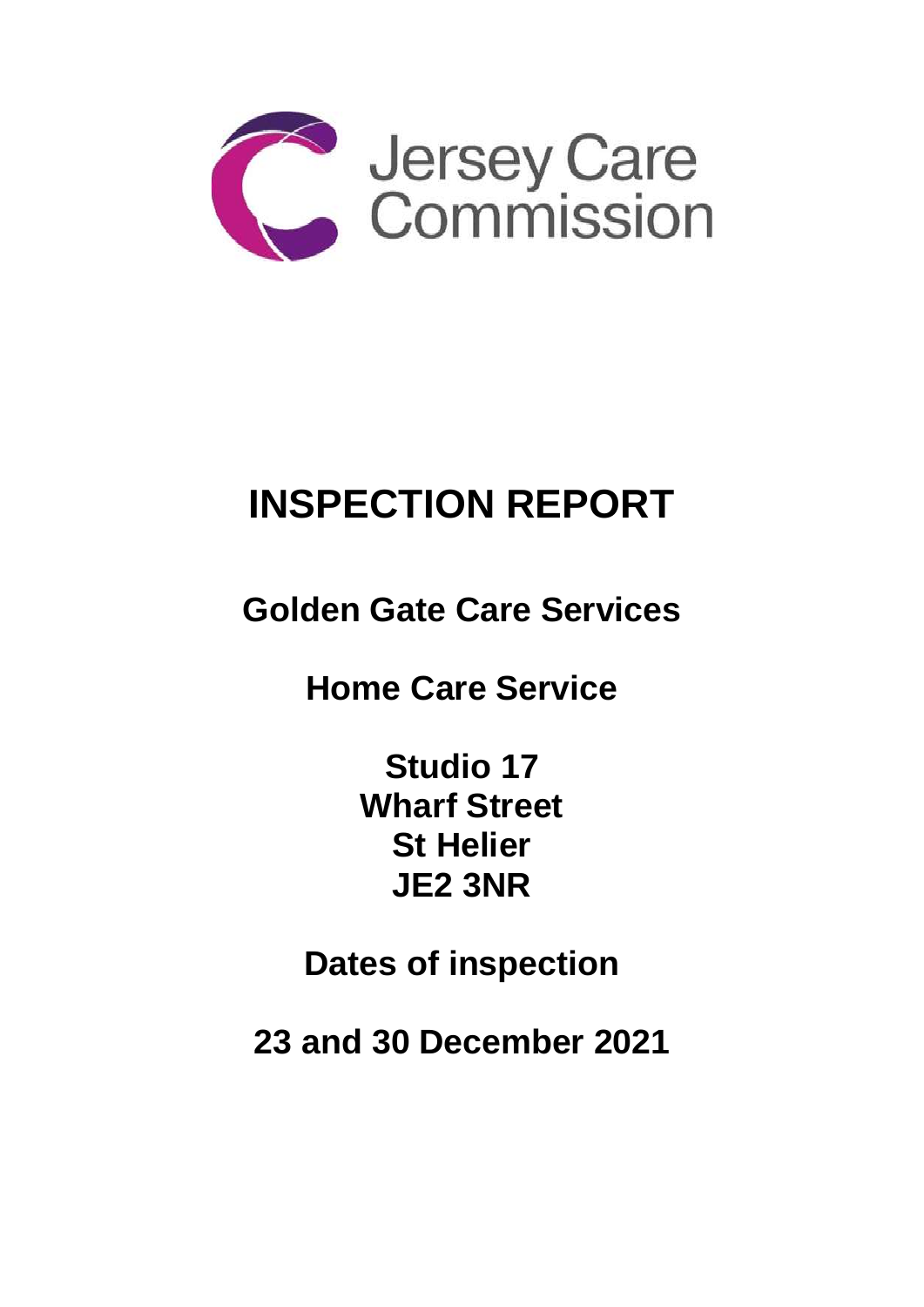## **THE JERSEY CARE COMMISSION**

Under the Regulation of Care (Jersey) Law 2014, all providers of care homes, home care and adult day care services must be registered with the Jersey Care Commission ('the Commission').

This inspection was carried out in accordance with Regulation 32 of the Regulation of Care (Standards and Requirements) (Jersey) Regulations 2018 to monitor compliance with the Law and Regulations, to review and evaluate the effectiveness of the regulated activity and to encourage improvement.

## **ABOUT THE SERVICE**

This is a report of the inspection of Golden Gate Care Services. The service is situated in St Helier and operates from an office suite in a shared office space. The service became registered with the Jersey Care Commission ('the Commission') on 13 May 2021.

| <b>Registered Provider</b>        | <b>Golden Gate Care Services</b>                                                                           |
|-----------------------------------|------------------------------------------------------------------------------------------------------------|
| <b>Registered Manager</b>         | <b>Rita Pontes</b>                                                                                         |
| <b>Regulated Activity</b>         | <b>Home Care Service</b>                                                                                   |
| <b>Conditions of Registration</b> | <b>Mandatory</b>                                                                                           |
|                                   | Maximum number of personal care/personal<br>support care hours to be provided is: 600 hours<br>per week    |
|                                   | Maximum number of nursing hours: 36 hours (to<br>be included within the 600 hours)                         |
|                                   | Age range of care receivers is: 40 and above                                                               |
|                                   | Category of care is: Age 60+ Dementia Care<br>Physical disability/ sensory impairment, End of<br>life care |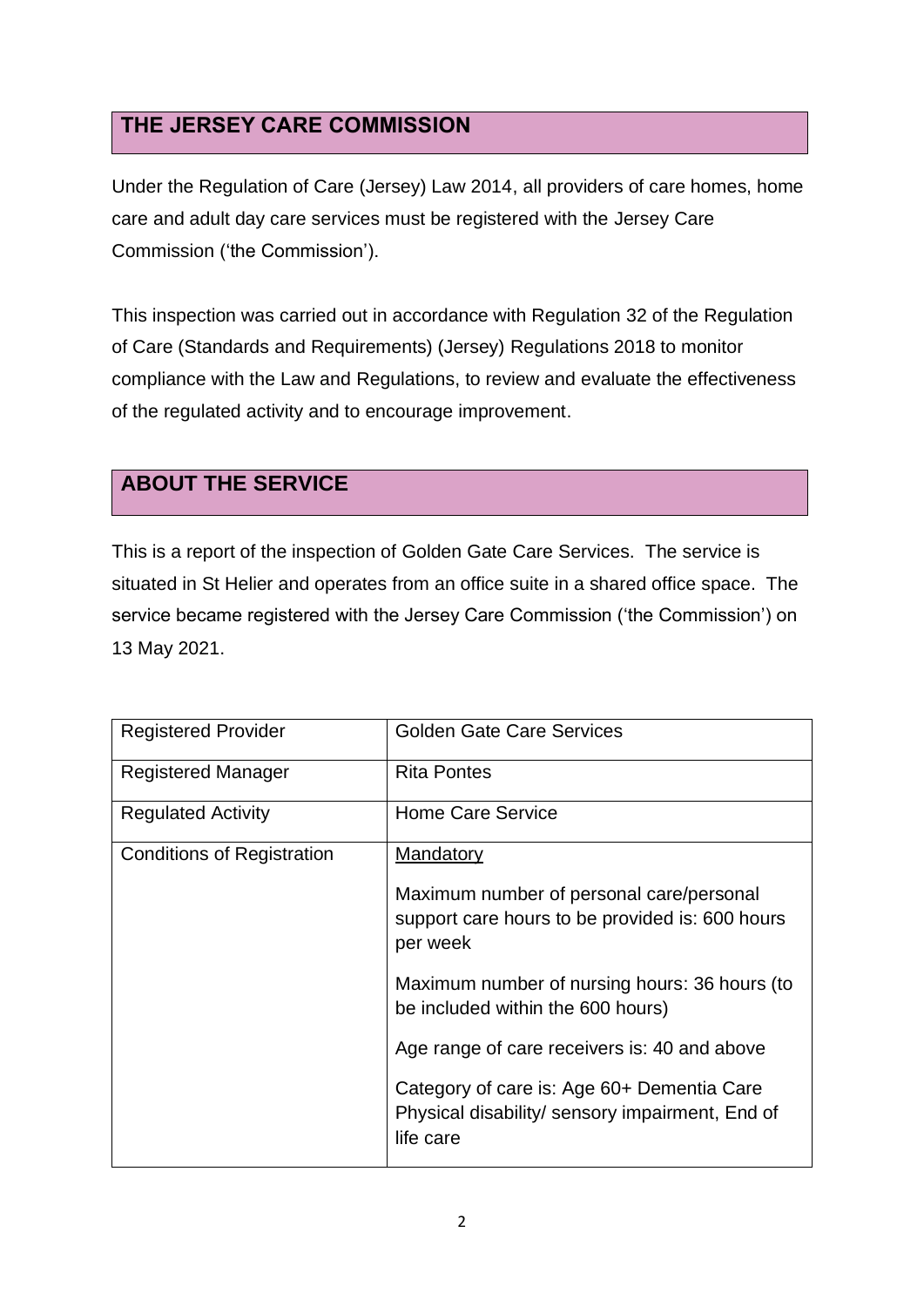|                                    | <b>Discretionary</b>                                                                  |
|------------------------------------|---------------------------------------------------------------------------------------|
|                                    | Rita Pontes registered as manager of Golden<br>Gate Home Care must complete a Level 5 |
|                                    | Diploma in Leadership in Health and Social Care                                       |
|                                    | by 13 May 2024                                                                        |
| Dates of Inspection                | 23 December and 30 December 2021                                                      |
| Times of Inspection                | 1.30-3.30pm and 11am-1pm                                                              |
| Type of Inspection                 | Announced                                                                             |
| Number of areas for<br>improvement | Four                                                                                  |

The Home Care Service is operated by Rita Pontes, who also holds the Registered Manager position for this service.

The service became registered with the Commission on 13 May 2021. At the time of this inspection, there were 11 people receiving care from the service. The care packages are varied depending upon the needs of care receivers and include the provision of a range of interventions to support care receivers in their own homes. Such interventions range from assistance in meeting personal care needs to welfare checks undertaken at different times of the day.

The discretionary condition on the service's registration was discussed and the Registered Manager is fully aware of the requirements in relation to this condition.

This is the first inspection of this service since it was registered on 13 May 2021.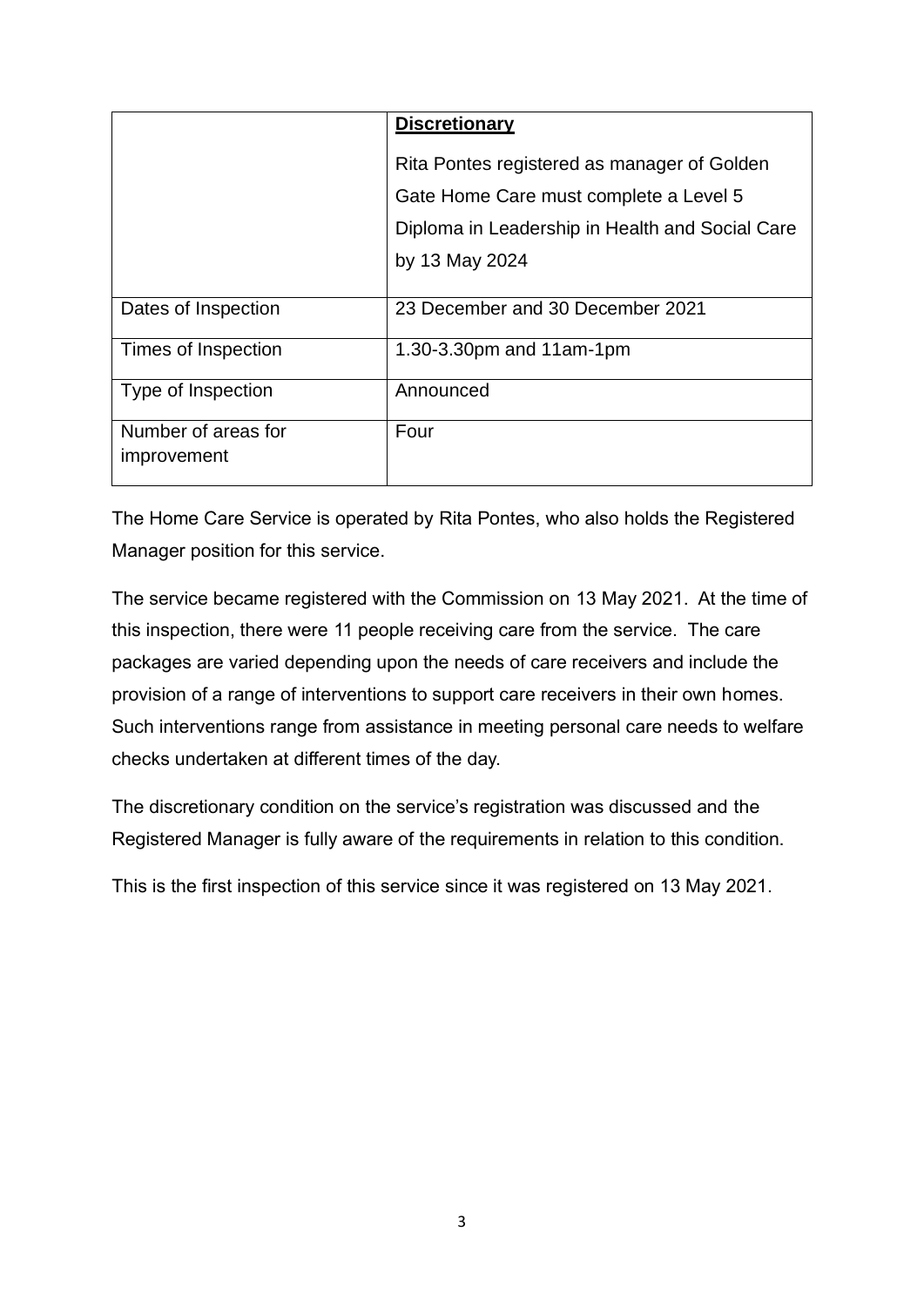### **SUMMARY OF INSPECTION FINDINGS**

The following is a summary of what we found during this inspection. Further information about our findings is contained in the main body of this report.

The service is a new service having been operational since May 2021. It has a Registered Manager who has experience in the care industry in Jersey in a number of environments including home care and care homes.

The Statement of Purpose includes the aims and objectives of the service and sets out staffing requirements for the service. It was apparent at the time of the inspection that there were insufficient staff within the service and as a consequence the Registered Manager was directly providing much of the care herself. While the majority of care receivers were positive about the care they receive providing a stable staff team is an area for improvement.

The Registered Manager recognises that due to staff shortages, supervision and appraisals have not been provided to staff in the period that she has been supporting care receivers directly. The Registered Manager has given an assurance that outstanding supervision will be completed with her staff team. This is an area for improvement.

The Provider is currently registered to provide nursing care. The service can provide 36 hours of nursing care. It was noted that while the service employs two nurses on zero hours contracts, no nursing care was being provided at the time of the inspection. The Registered Manager agreed that removal of this category of care was therefore indicated.

The Provider has described the challenges in recruiting an experienced staff team and related this to there being a general shortage of such staff seeking employment island-wide.

The Provider also discussed the challenges associated with the Covid 19 pandemic and its impact on providing care to care receivers who had tested positive for Covid 19. The Provider advised that the service had responded well to this challenge and testimony from a care receiver supported this view. Accessing training, especially face to face training was also a challenge throughout the pandemic. The service has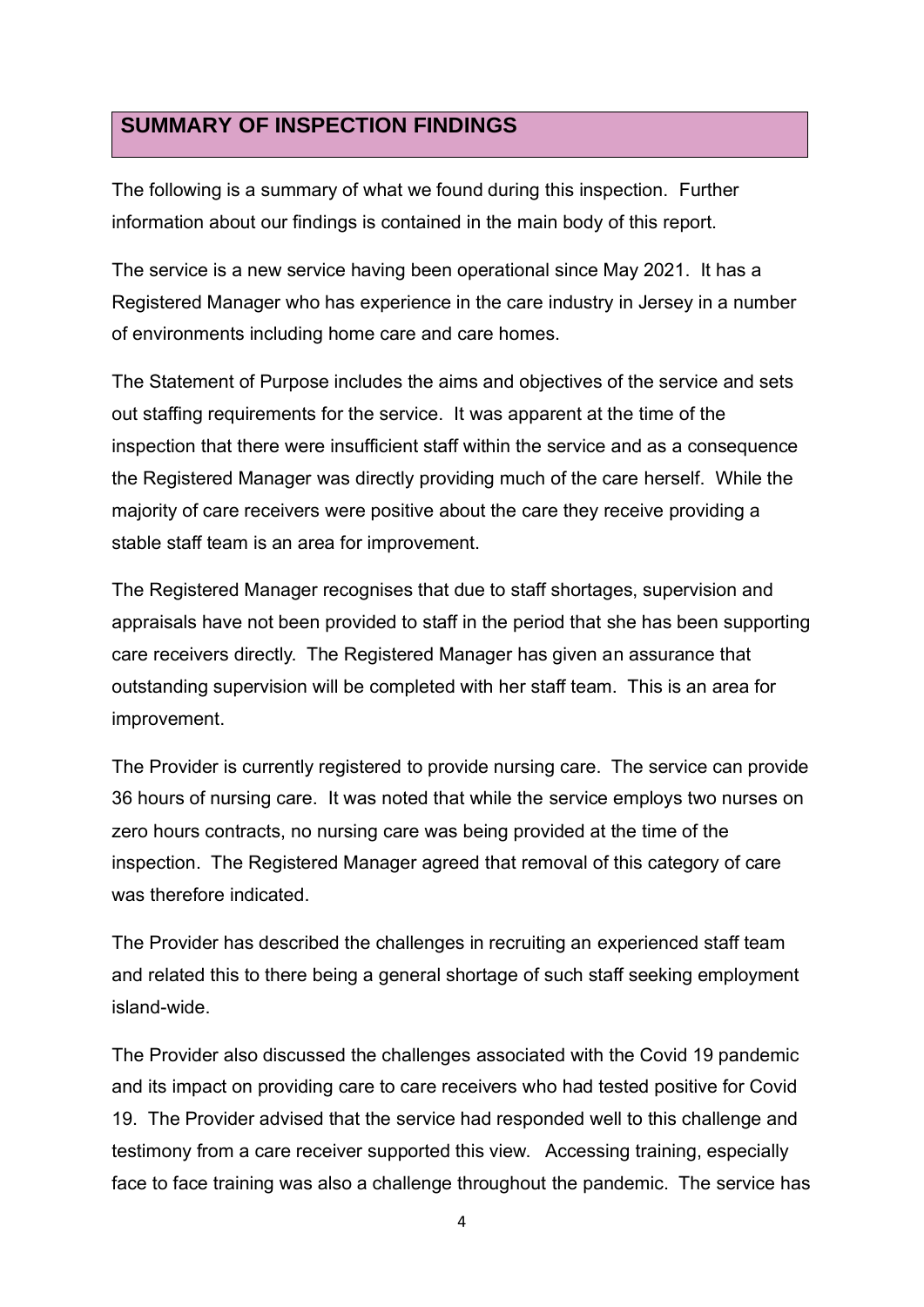engaged a training provider for ongoing training for the staff team. This will also ensure compliance with mandatory training.

The requirements in relation to notifications of incidents was discussed with the Registered Manager. Various types of event/incident need to be reported to the Commission in the form of a notification. It was noted that the Commission has not received any such notifications since the service was registered. This was explored with the Registered Manager who will ensure that notifications are submitted to the Commission. This is an area for improvement.

The service does not currently undertake any form of quality assurance or audit. This is primarily due to work pressure on the Registered Manager caused by staff shortages. The Registered Manager understands the requirements in relation to quality assurance reports. This is an area for improvement.

## **INSPECTION PROCESS**

This inspection was announced and was undertaken on two days. The dates of inspections visits were 23 and 30 December 2021. The inspection was announced to ensure that the Registered Manager would be available during the visit and to confirm the service's infection prevention and control arrangements.

The inspection was undertaken at the service's registered office in St Helier.

The Home Care Standards were referenced throughout the inspection.<sup>1</sup>

The Regulation Officer focussed on the following areas during the inspection:

- **Staff recruitment, training and development**
- **Approaches to care and welfare of care receivers**
- **Staff competence relating to categories of care provided**

<sup>&</sup>lt;sup>1</sup> Home Care Standards and all other Care Standards can be accessed on the Commission's website at <https://carecommission.je/standards/>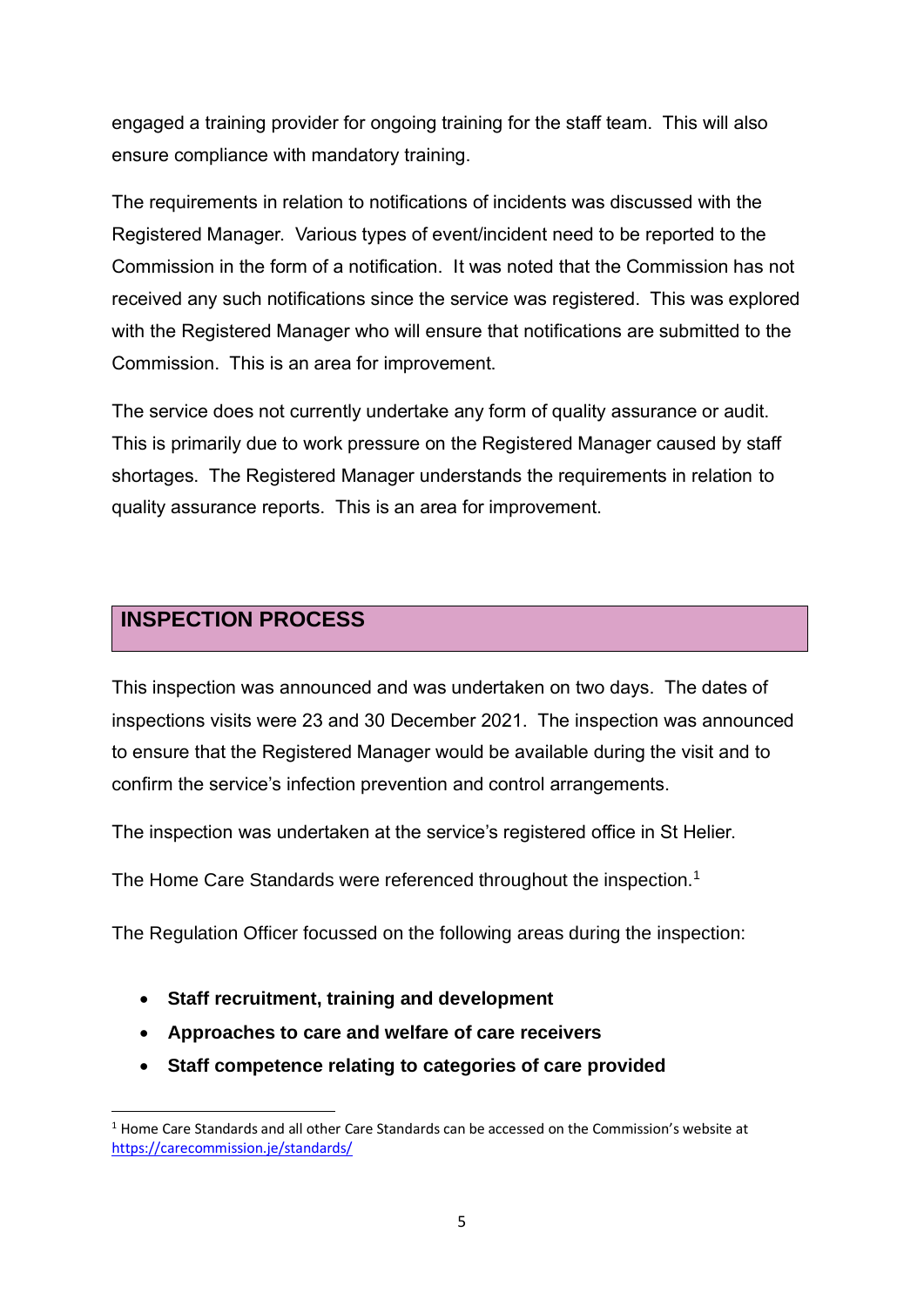- **Management of services**
- **The service will be reviewed regularly**

Prior to our inspection visit, all the information held by the Commission about this service was reviewed.

The Regulation Officer sought the views of the people who use the service, and or their representatives, and spoke with managerial and other staff.

During the inspection, records including policies, care records, incidents and complaints were examined.

At the conclusion of the inspection, the Regulation Officer provided feedback to the Registered Manger.

This report sets out our findings and includes areas of good practice identified during the inspection. Where areas for improvement have been identified, these are described in the report and an action plan attached at the end of the report.

## **INSPECTION FINDINGS**

This was the first inspection of this service which was registered with the Commission on 13 May 2021.

#### **Staff recruitment, training and development**

Reference was made to Standard 3 of the Home Care Standards which states: "You will be cared for and helped by the right people with the right values, attitudes, understanding and training."

The current staff structure was discussed in detail. The team currently consists of the Registered Manager with two full time members of staff and six bank staff on zero hours contracts delivering the care packages. An office manager covers the administration of the service.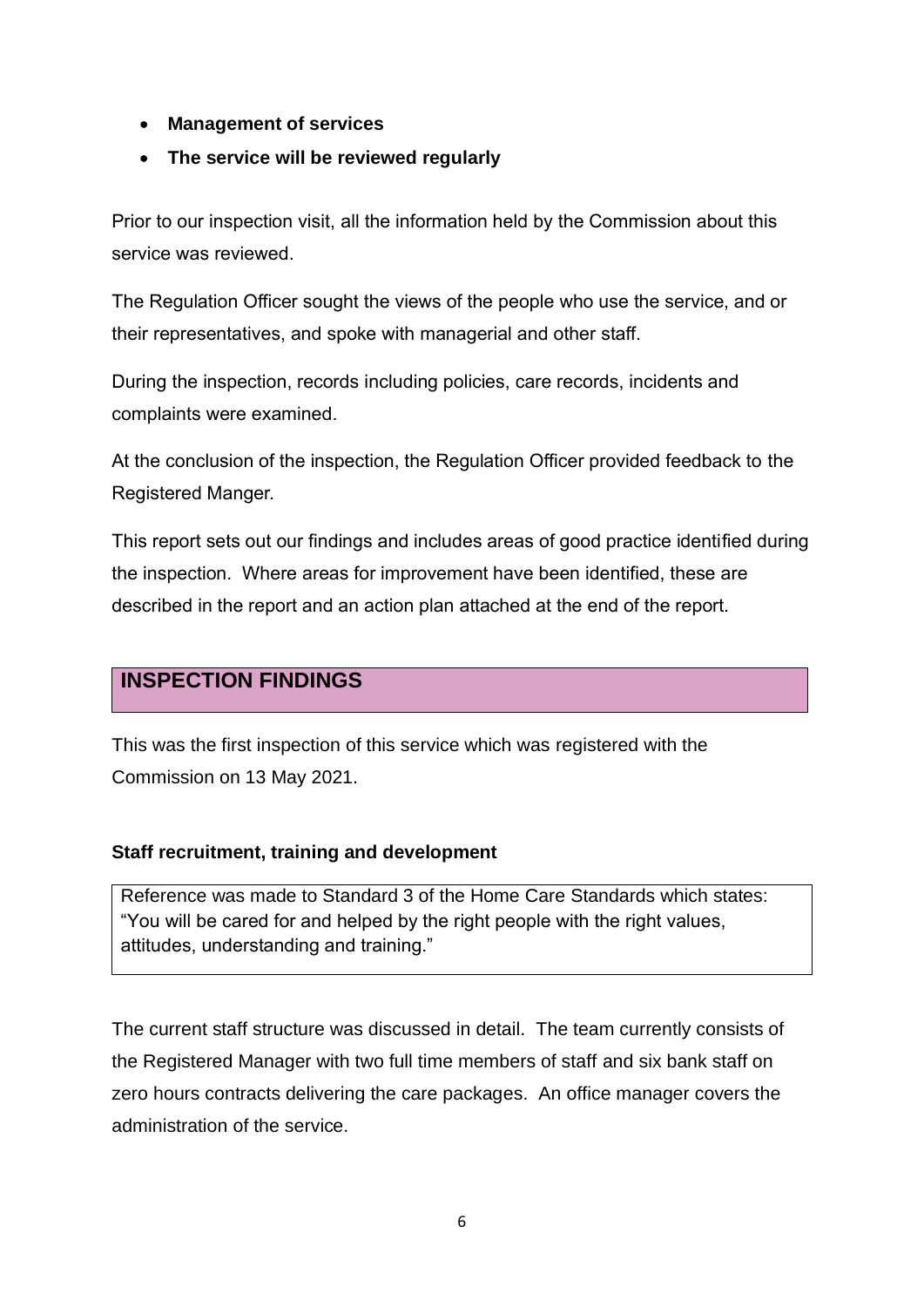The nursing element of the service was discussed, and the Registered Manager explained that the 36 hours of nursing care is provided by two nurses, who were on zero hours contracts. These nurses were employed full time in a different service. The Registered Manager advised that nursing care hours were not being provided. After discussion, the Registered Manager agreed that nursing care will be removed from their categories of care and that a variation request would be submitted.

The Registered Manager and Office Manager discussed the challenges in recruiting and retaining a suitably qualified and experienced staff team. They described several employees who had been recruited and trained but who had subsequently left to work for another service. The service continues to advertise for staff and has utilised a number of means to attract applications including social media. They have reviewed their pay and conditions and believe that their offer is competitive.

The Office Manager will prepare a written development plan for the service outlining how it will balance the recruitment challenges for the sector against the demands for more care support packages to be delivered in the community.

At the time of the inspection, it was apparent that there have been challenges associated with ensuring that a stable staff team is in place. For the service to be viable, there must be sufficient staff numbers in place to support the care packages which are established. It is not appropriate that either the manager of any other staff members is required to work excessive hours to ensure that a service can be provided consistently and safely. The service must formulate plans to ensure that an adequate staffing structure is in place. This is an area of improvement.

The Regulation Officer reviewed the HR files for the two full time members of staff. Safe recruitment practices include the sourcing of references and DBS (Enhanced Disclosure and Barring Service) certificates. Both folders contained these documents. They also included all training certificates in relation to mandatory training which included:

- First aid
- Moving and Handling
- Infection Control
- Safeguarding
- Food Hygiene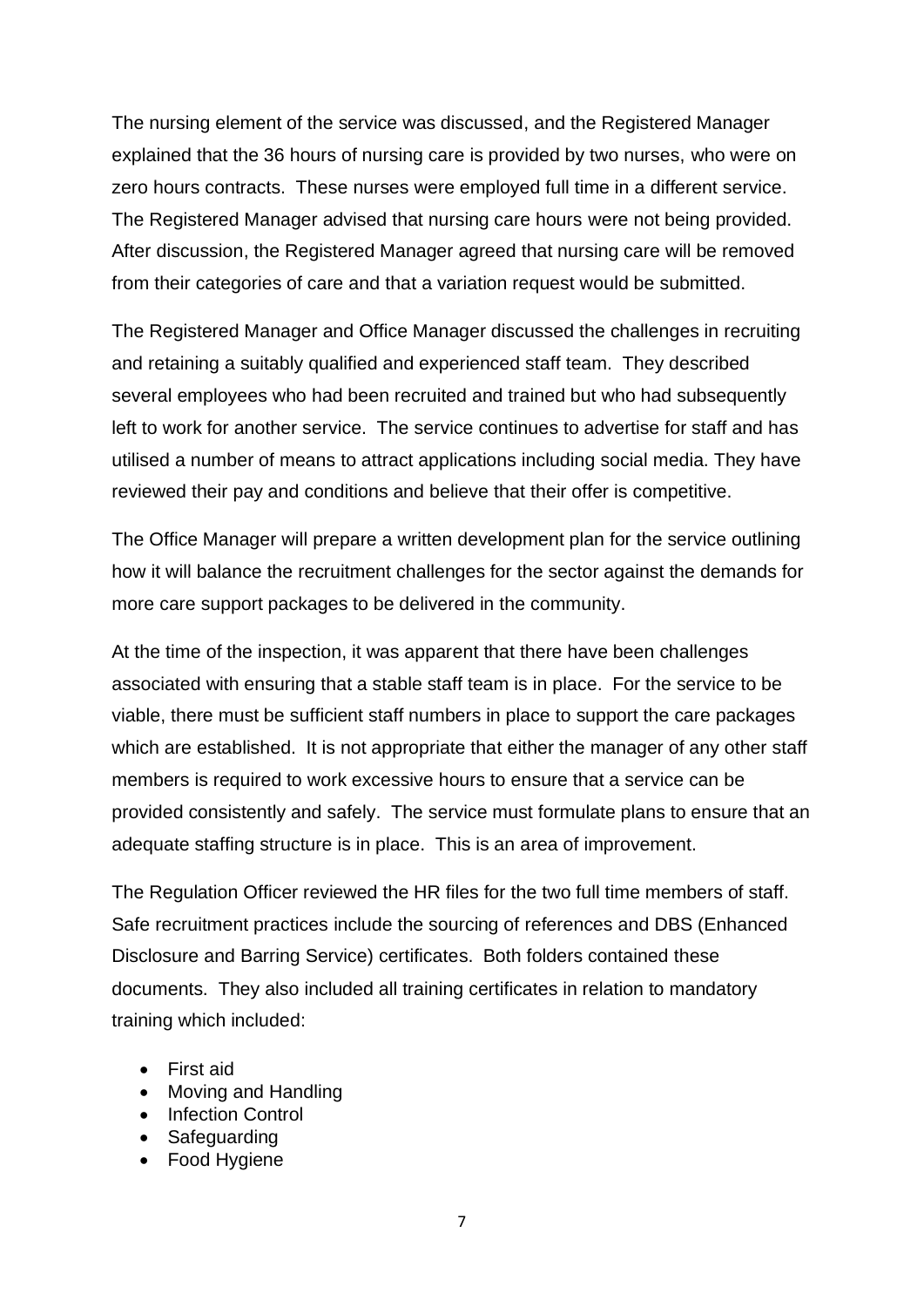The Provider confirmed challenges in relation to sourcing face to face training during the pandemic, and this is recognised by the Commission. The Registered Manager confirmed that the Service has signed a contract with the Care College to provide future training for staff members and this will ensure mandatory training remains up to date. The Registered Manager will also consider specialist training in relation to dementia care.

A member of staff was spoken with, and they confirmed that their recruitment had felt positive in relation to the interview and induction. They also advised that they were yet to have supervision and believed this was due to them being short staffed. Records of supervision were also not evident in the HR files, and this is an area for improvement.

Feedback from care receivers and relatives was generally positive. It was noted that one formal complaint had been received and that the allegation cited in the complaint was, at the time of the inspection, the subject of a safeguarding review.

#### **Approaches to care and welfare of care receivers**

Reference was made to Standard 5 of the Home Care Standards which states: "You will be supported to make your own decisions and you will receive care and support which respects your lifestyle, wishes and preferences."

The Registered Manager discussed in detail her approach to supporting care receivers which confirms her understanding of client led support. Highlighted the Registered Manager will meet with all prospective care receivers prior to agreeing care packages to ensure that their individual needs, wishes and preferences are accurately recorded and understood. This process also helps to ensure that it is determined as to whether the service can consistently meet a care receiver's needs prior to the care package being established.

Once a care package is agreed, a contract is provided to the care receiver which outlines the care to be delivered and how this will be undertaken. It also outlines the complaints policy. This plan also includes details of relatives or friends that the care receiver would like to be involved in care planning.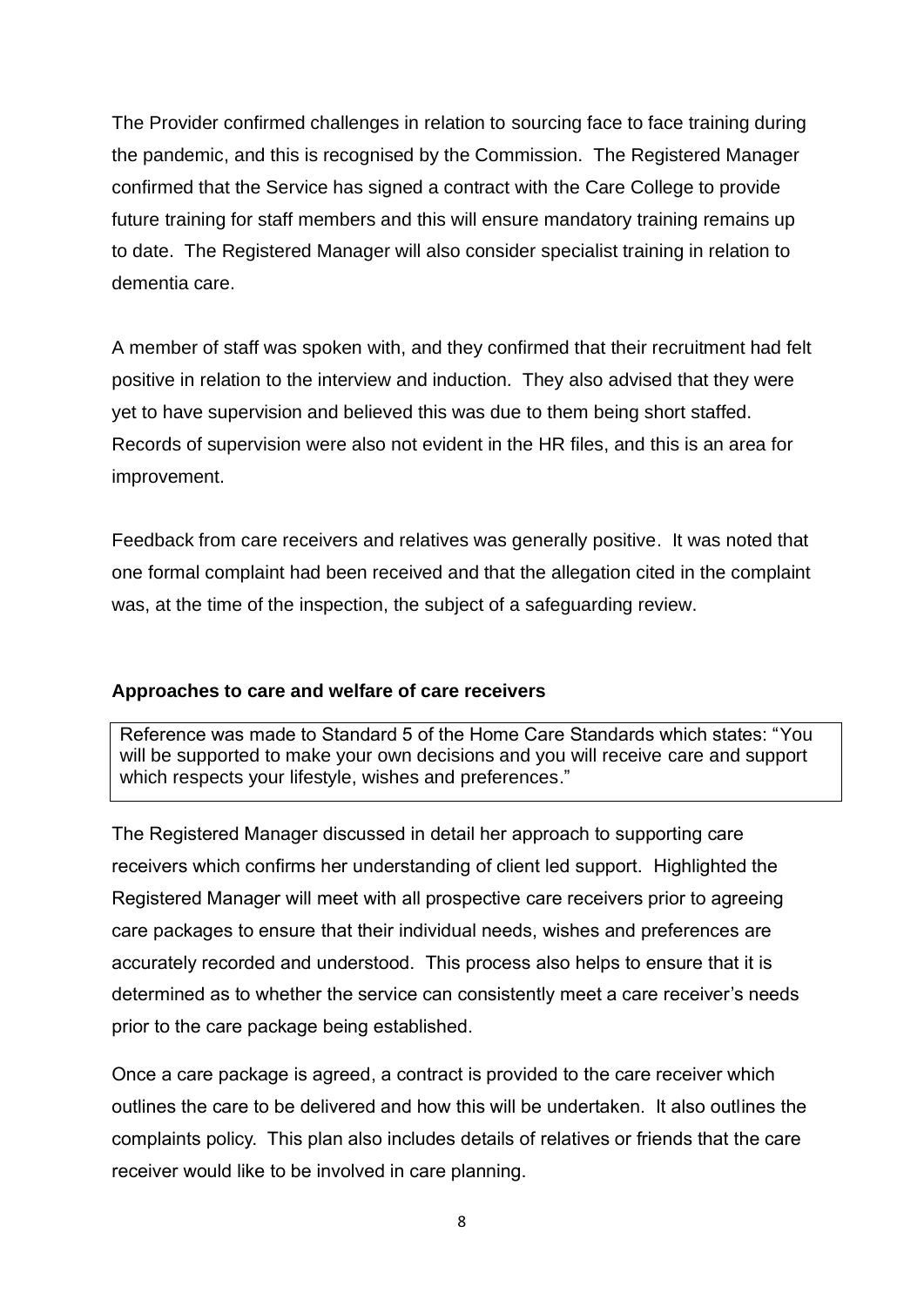The care plans which were reviewed by the Regulation Officer were sufficiently detailed. The Regulation Officer suggested further improvements to case files in relation to summary sheets for each client. This could better enable bank carers to quickly understand the needs and preferences of each care receiver. It was evident that care plans are regularly reviewed and updated between the care receiver and Registered Manager and these reviews are recorded in the care files.

The care files also contain detailed plans in relation to individual support with recordings for diet and fluid intake, weight charts and temperature recorded daily.

The service has invested in Care Line Live. This is a care recording system which allows real time recording of care being provided. It is a task-based system which requires carers to update the system through an app following completion of a task. If the task in not completed then this alerts management of the incomplete task. It is intended that, once this system is fully implemented, service delivery will be further enhanced.

The Registered Manager discussed their work with other agencies and highlighted several occasions in which joint care planning and support has occurred. This included work with district nurses from Family Nursing and Home Care and occupational therapy. This demonstrates a clear understanding of care capabilities for the service.

There was evidence that care staff communicate well with family members, informing them of any concerns or issues as they arise. There was evidence that care staff engage with care receivers' GP's when there is a need to inform them of concerns.

#### **Staff competence relating to categories of care provided**

Reference was made to Standard 6 of the Home Care Standards which states: "Your care will be provided with consistency by competent care and support workers who have the necessary training and qualifications to meet your needs."

The Provider has a Statement of Purpose which sets out the staffing requirements for the service to provide care. The service is currently registered to provide 36 hours of nursing care a week. This was discussed by the Regulation Officer. The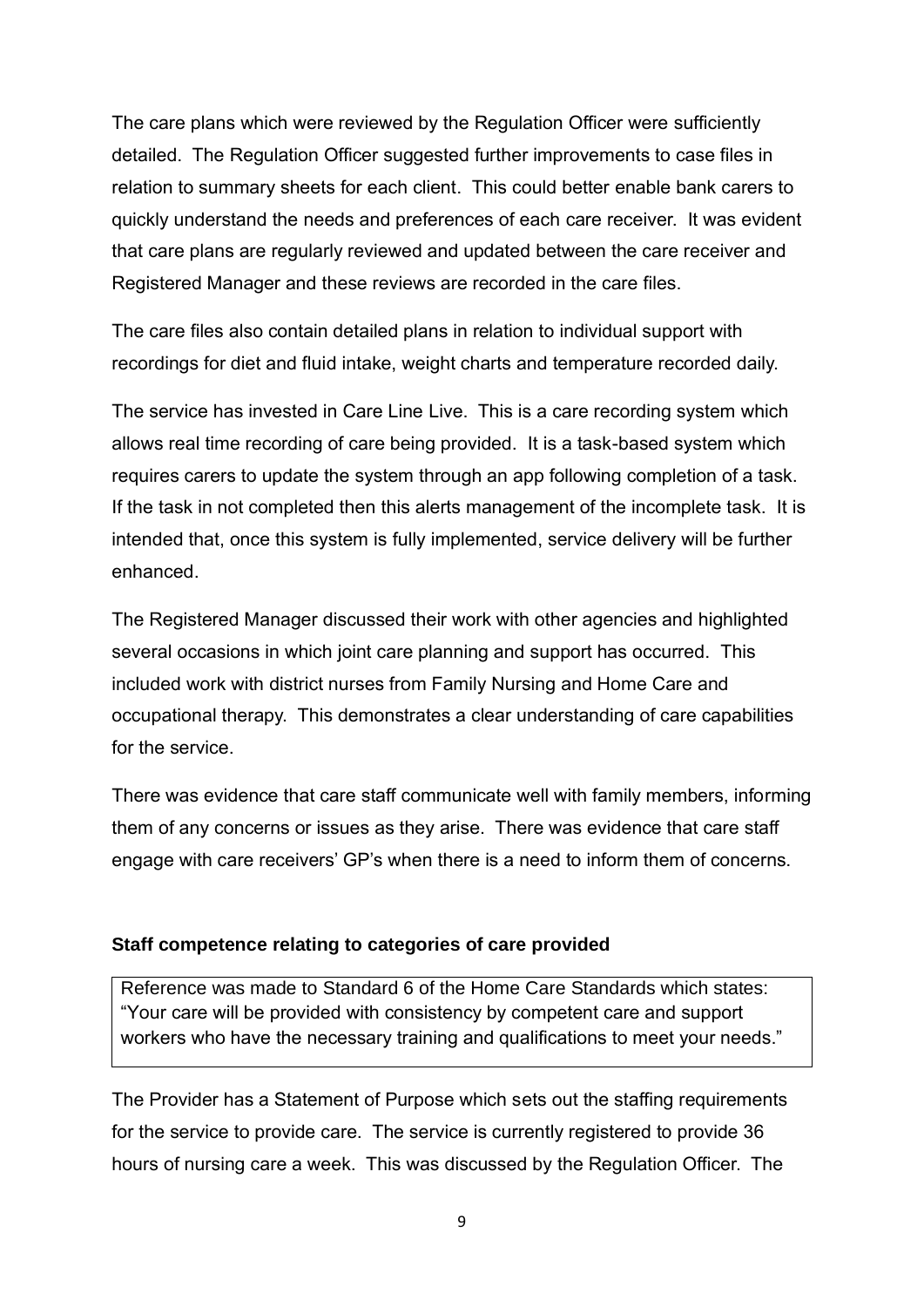Registered Manager advised that they currently employ two nurses on zero hours contracts to provide this care. These nurses are actively employed in another service. The Registered Manager advised that, in practice, such care has not been provided. Consequently, it was agreed that the Provider would remove this category of care from their registration.

At the time of the inspection, the service employed two full time carers and six bank carers. The two full time members of staff are qualified to Level 3 RQF (Regulated Qualification Framework). The bank staff are all qualified to Level 2. It is noted that recruitment challenges have impacted on the stability of the staff team.

The service is supported by a full-time office manager. Their role covers the administration of the recruitment of new staff, references and DBS checks. They are also developing the integration of Care Line Live.

While noting that the staff are qualified and experienced, ongoing supervision and appraisals are still be undertaken. This is an area for improvement.

The Registered Manager described her plans for the service which include observations of practice for her staff team. This will help identify training needs.

#### **Management of services**

Reference was made to Standard 8 of the Home Care Standards which states: "The home care service will be well managed."

The service was registered with the Commission on 13 May 2021. The Registered Manager has experience in a number of care settings and meets the initial qualification requirement to be a Registered Manger.

The service is supported by an officer manager who undertakes administration for the Provider.

The Commission was aware of an ongoing safeguarding enquiry in relation to this service and the care provided to one care receiver. The Commission will consider if any further action is required following the completion of the enquiry.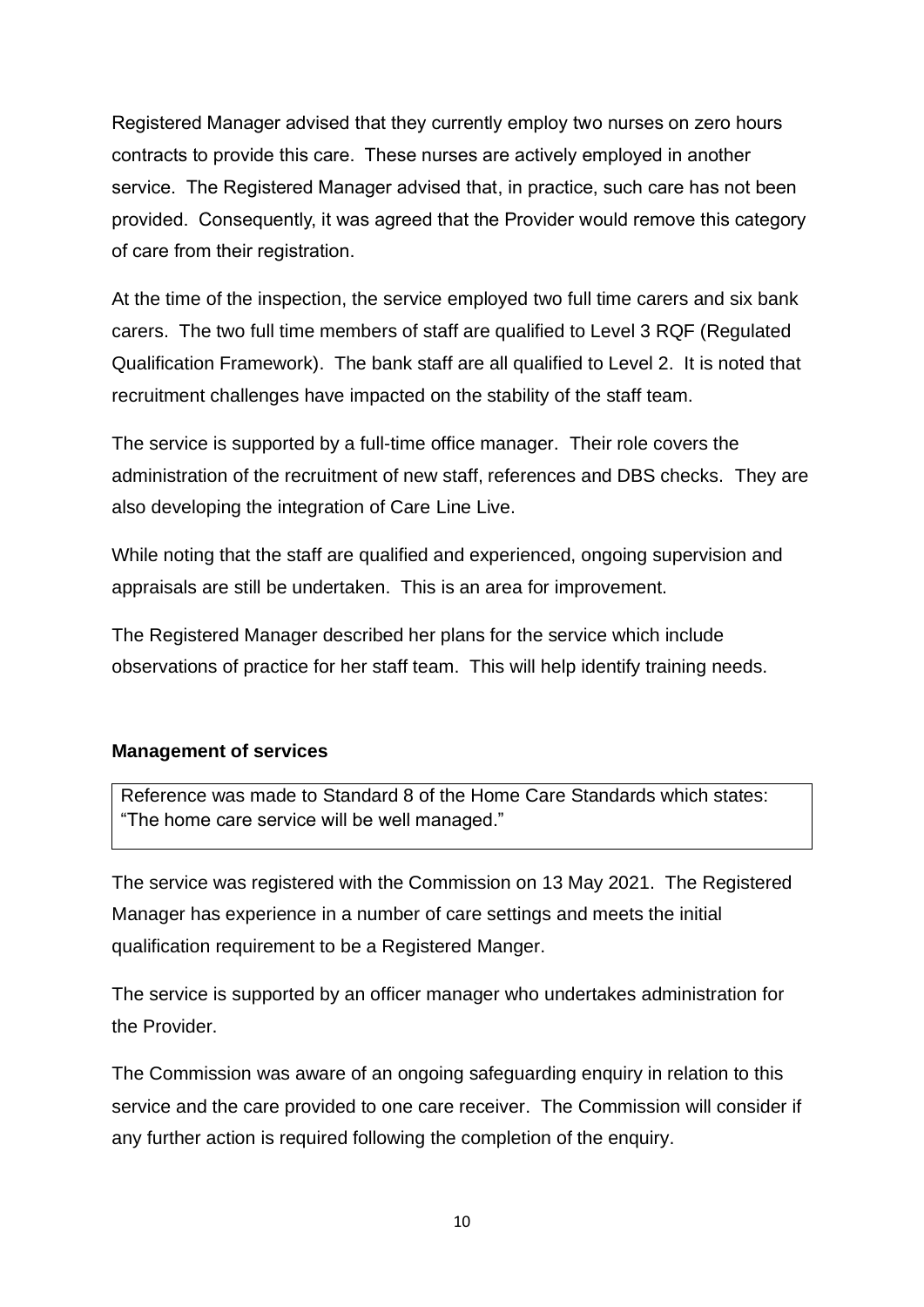Due to staffing issues the Registered Manager has undertaken significant care delivery in recent weeks and has been unable to give time to management functions including supervision and appraisals. An assurance has been provided in relation to staffing and recruitment which will enable the Registered Manager to undertake management tasks.

The Regulation Officer discussed notifications with the Registered Manager. It is a requirement that the Commission be notified incidents involving care receivers and carers.

This includes:

- Any incident where harm has occurred.
- Any incident where medical attention was sought.
- Any incident which affects people's well-being e.g., fire, theft, burglary, interruption of power/heat etc.
- Safeguarding/child protection referrals
- Absconding
- Infectious diseases
- All pressure ulcers grade 2 and above (please supply body map) and a separate notification of a deterioration of any previously notified pressure ulcer.
- Referral of employee/volunteer to police or Regulatory Body
- Restrictive physical intervention (The Jersey Care Commission will be notified of any use of restrictive physical intervention which was found to be unlawful or not in the best interest of the person or where harm occurred).
- Authorisation of Significant Restriction of Liberty

(The term incident is used to refer to incidents, accidents and near misses.)

It was a cause of concern that the Commission had received no notifications prior to the inspection, despite there being evidence that some notifications would have been warranted. This is an area for improvement.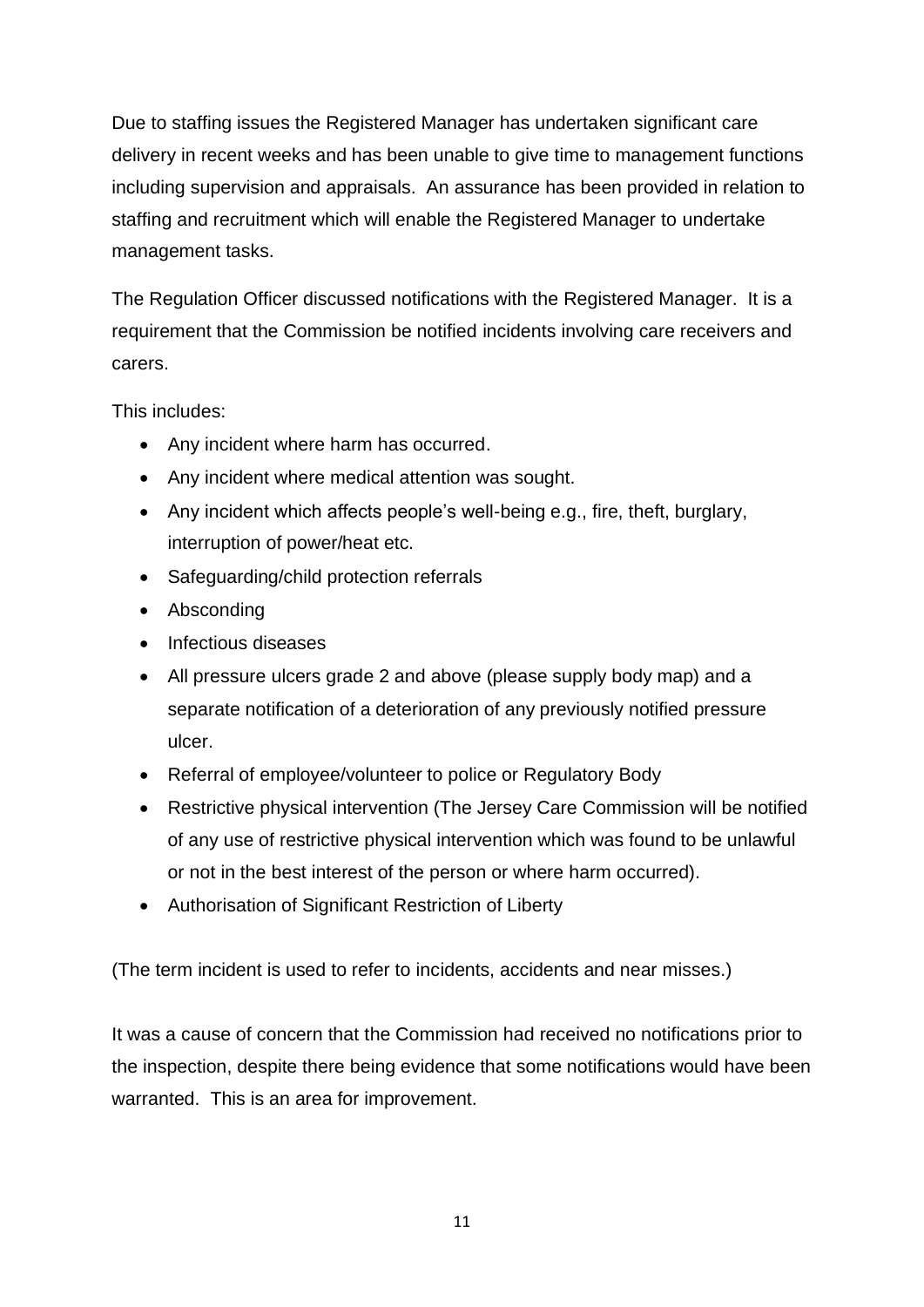The Office Manager discussed contracts which are provided to care receivers at the start of a care support package. This includes the complaints policy and level of fees. This information also includes how the package of support will be reviewed.

#### **The service will be reviewed regularly**

Reference was made to Standard 9 of the Home Care Standards which states: "The care service will be checked and reviewed regularly to sort out any issues and make things better for you and others."

The Regulation Officer discussed the requirement for the care service to undertake regular audits of the service it is providing. The service is yet to undertake any checks either internally or externally to help drive improvement and to ensure the quality of the service provision is safe. They will also ensure that they are working within the terms of its Statement of Purpose.

The Registered Manager and Office Manager confirmed that they understand the requirements in relation to professional and corporate governance and agreed that this is an area for improvement.

Registered Manager understands the need to undertake quality assurance checks and will advise the Commission of their plans to undertake audits in the near future.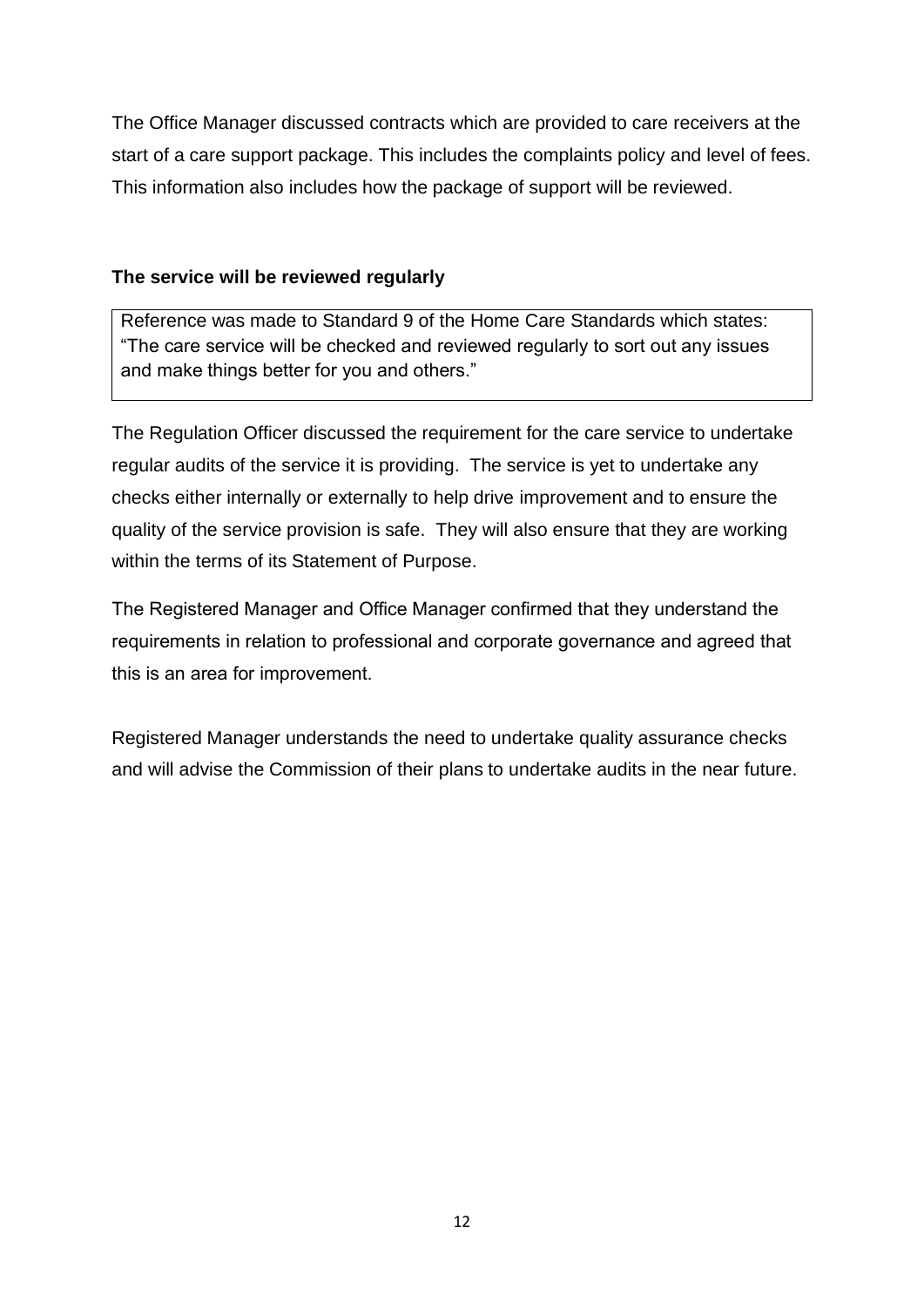## **IMPROVEMENT PLAN**

There were four areas for improvement identified during this inspection. The table below is the registered provider's response to the inspection findings.

| <b>Area for Improvement 1</b><br>Ref: Standard 3 and 8<br>To be completed by:<br>Within 3 months from date | The Provider must ensure a staffing structure is in<br>place which is able to meet the support needs of all<br>care receivers. This will include a review of<br>recruitment policies and procedures.                                                                                                                                                                                                                                                                                                                                                                                                                 |
|------------------------------------------------------------------------------------------------------------|----------------------------------------------------------------------------------------------------------------------------------------------------------------------------------------------------------------------------------------------------------------------------------------------------------------------------------------------------------------------------------------------------------------------------------------------------------------------------------------------------------------------------------------------------------------------------------------------------------------------|
| of inspection                                                                                              | Response by registered provider:<br>Unfortunate circumstances that lead us to a<br>staffing crisis at the time of the inspection was<br>resolved shortly after. This was made worse by<br>other staff contracting COVID-19 at the same<br>time. We have made a concerted effort to recruit<br>new staff and have successfully recruited nine<br>new staff members to date and will continue to<br>grow our team.                                                                                                                                                                                                     |
|                                                                                                            |                                                                                                                                                                                                                                                                                                                                                                                                                                                                                                                                                                                                                      |
| <b>Area for Improvement 2</b><br><b>Ref:</b> Standard 3 and 6                                              | The Registered Manager will ensure that supervision<br>and appraisals for staff are completed within a<br>defined timescale.                                                                                                                                                                                                                                                                                                                                                                                                                                                                                         |
|                                                                                                            |                                                                                                                                                                                                                                                                                                                                                                                                                                                                                                                                                                                                                      |
| To be completed by:                                                                                        |                                                                                                                                                                                                                                                                                                                                                                                                                                                                                                                                                                                                                      |
| Within 2 months from date<br>inspection                                                                    | Response by registered provider:<br>At the time of inspection, we had not yet had a<br>member of staff with us long enough to warrant<br>appraisals as per our policies and procedures<br>despite already having all the relevant documents<br>in place. Since beginning trading we made sure<br>that all new starters were shadowed and trained<br>by the registered manager herself to ensure their<br>performance was to a satisfactory level. Now that<br>we are in a position where we have retained staff<br>for an appropriate period of time we have began<br>to schedule these appraisals and supervisions. |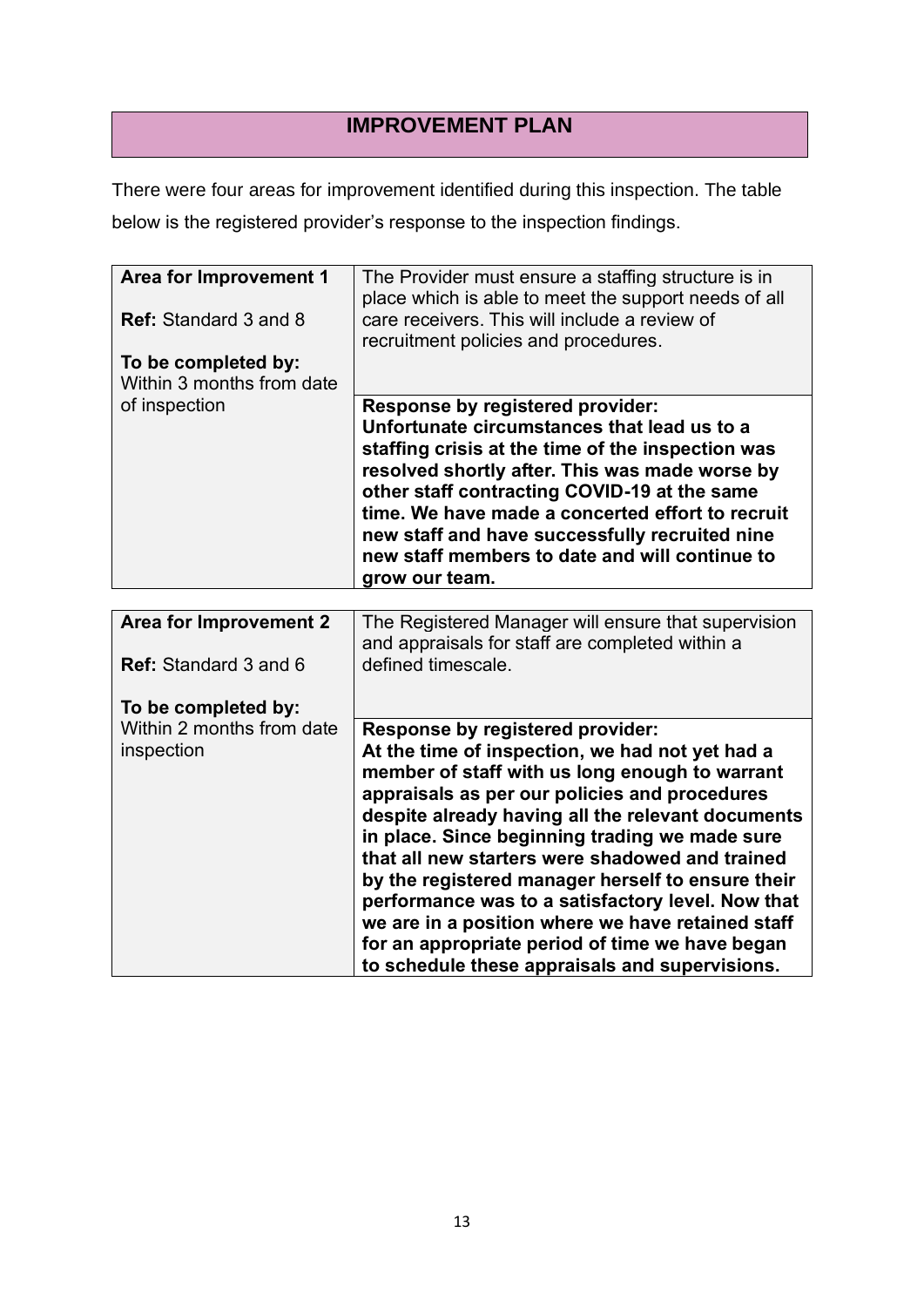| Area for Improvement 3<br><b>Ref: Standard 8</b><br>To be completed by:<br>With immediate effect. | The Registered Manager will ensure that all<br>notifications of incidents are reported to the<br>Commission and will undertake a review to ensure<br>that any notifications which should have been<br>submitted are submitted retrospectively.                                                                                                                                                                      |
|---------------------------------------------------------------------------------------------------|---------------------------------------------------------------------------------------------------------------------------------------------------------------------------------------------------------------------------------------------------------------------------------------------------------------------------------------------------------------------------------------------------------------------|
|                                                                                                   | <b>Response by registered provider:</b><br>Prior to the inspection being conducted we were<br>made to believe that we were to only submit<br>notifications for significant events, such as death<br>or major incidents. We learned during our inspect<br>that it was quite the contrary. Since then we have<br>made sure to regularly submit notifications with<br>any and all relevant incidents that have arisen. |

| Area for Improvement 4<br><b>Ref: Standard 9</b><br>To be completed by:<br>Within 3 months of<br>inspection | The quality of services provided should be kept under<br>regular review. The provider has a responsibility to<br>appoint a representative to report monthly on the<br>quality of care provided and compliance with<br>registration requirements, Standards and<br>Regulations. The manager should be familiar with<br>the findings of quality monitoring activity and any<br>actions required to improve the quality of service<br>provision.                                                                                                                                                                                    |
|-------------------------------------------------------------------------------------------------------------|----------------------------------------------------------------------------------------------------------------------------------------------------------------------------------------------------------------------------------------------------------------------------------------------------------------------------------------------------------------------------------------------------------------------------------------------------------------------------------------------------------------------------------------------------------------------------------------------------------------------------------|
|                                                                                                             | <b>Response by registered provider:</b><br>A new a Co-Director for the company will be<br>responsible for independently to report on the<br>the quality of the service and ensure compliance<br>with registration requirements, Standards and<br>Regulations. At the time of this inspection audits<br>were not requested but may be produced at any<br>time through our care management system. In<br>addition to this, meetings within the Senior<br>Management team are carried out routinely to<br>consistently look to address areas for<br>improvement to ensure the service we offer our<br>clients is the best possible. |